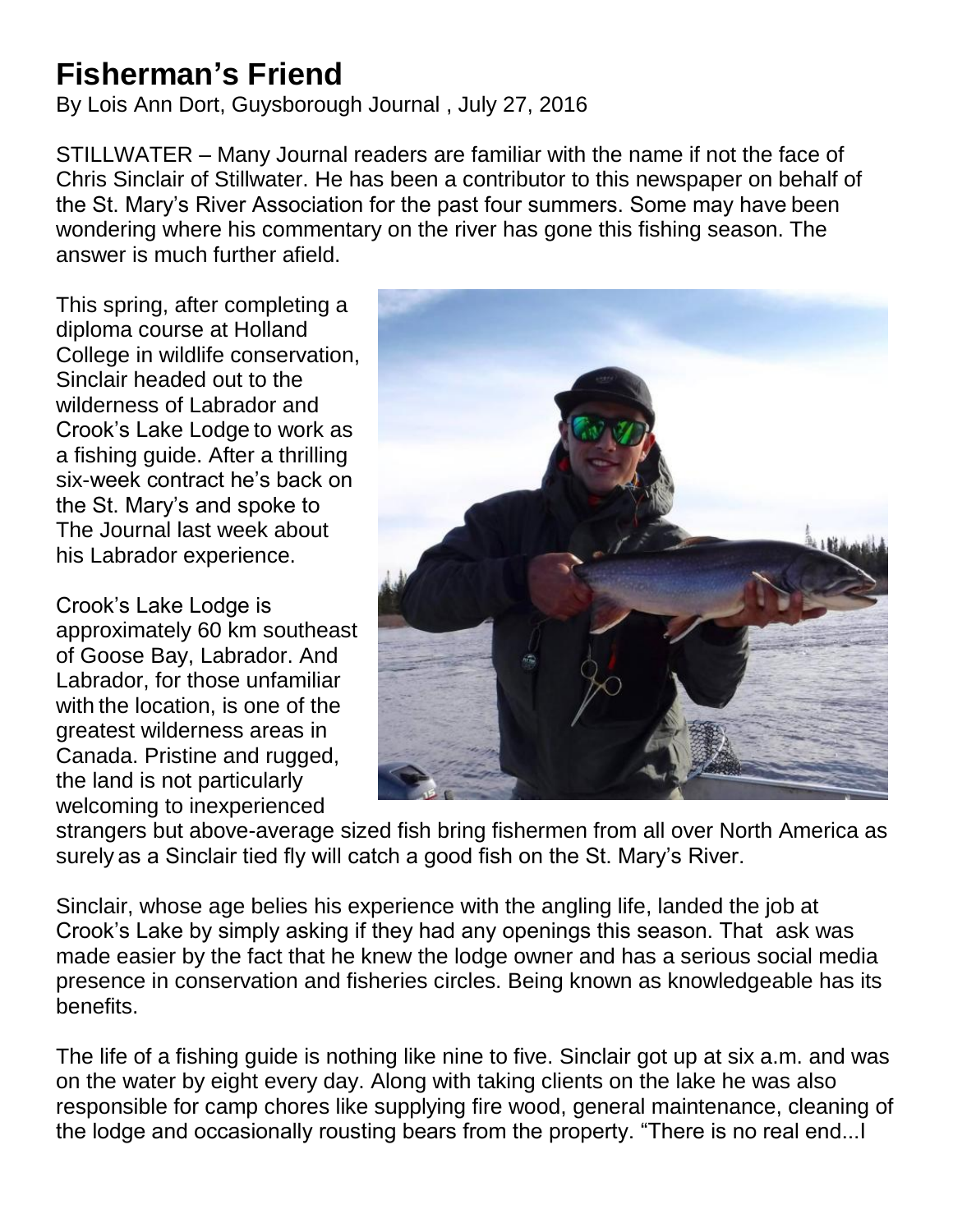worked and lived in the same breath. It wasn't like a strict hours job...Whenever there was something to do I had to do it."

Another part of his job was tying flies and teaching clients what flies to use in Labrador waters. The brook trout, said Sinclair, are much larger and pickier than their southern brethren and need a bigger fly. "These fish are just spectacular fish and they are totally different than the ones we have in Nova Scotia." Sinclair, as a Nova Scotian, had to learn the ways and preferences of the Labrador fish which he did by consulting a guide who previously worked at the lodge and by keeping a close watch on the hatches that occurred on the lake. "We had some hatches I wasn't prepared for like number 18 black caddis...there were three or four different species in one hatch. It was pretty interesting to run into that."

The most challenging part of the job, said Sinclair, was earning the respect "of people who had been fishing for longer than double the amount of years I have been on this earth. I have only been fishing for seven years and people that have been fishing for 40 found it hard to respect the opinion of a 20-year old...Some did give you a bit of an issue; the age gap was an issue."

Aside from the work experience, Sinclair developed a connection to the land over his time at the lodge and was surprised by how special Labrador became to him. "I am a tree hugger of sorts and that place was spiritual for me. I grew up in the most beautiful area of Nova Scotia, in my opinion. I might be a little bit biased...being up there, I was so grateful to be there in the wilderness. I was surprised by how much it made me appreciate what we have."

Six weeks passed in the blink of an eye but Sinclair plans to do it all again next year he's secured the fishing guide position at Crook's Lake for the coming season. "The experience will help me be a better guide and better fisherman in general.The life lessons I learned up there will help me be a better person."

Sinclair published an online flip book of his Labrador experience which can be found a http://online.fliphtml5. com/diio/zjlc/#p=1.

## **Emerging Caddis** by Chris Sinclair

Of the Emerging Caddis, Chris advises, "This fly works extremely well on all rivers, streams and lakes, but is best fished on North Shore streams. It is fished just as you would any dry fly, but only use dry fly dressing on the wing, doing so makes it ride low on the water with the body just under the water to imitate an emerger. It can also be tied in tan, black, white and chartreuse."